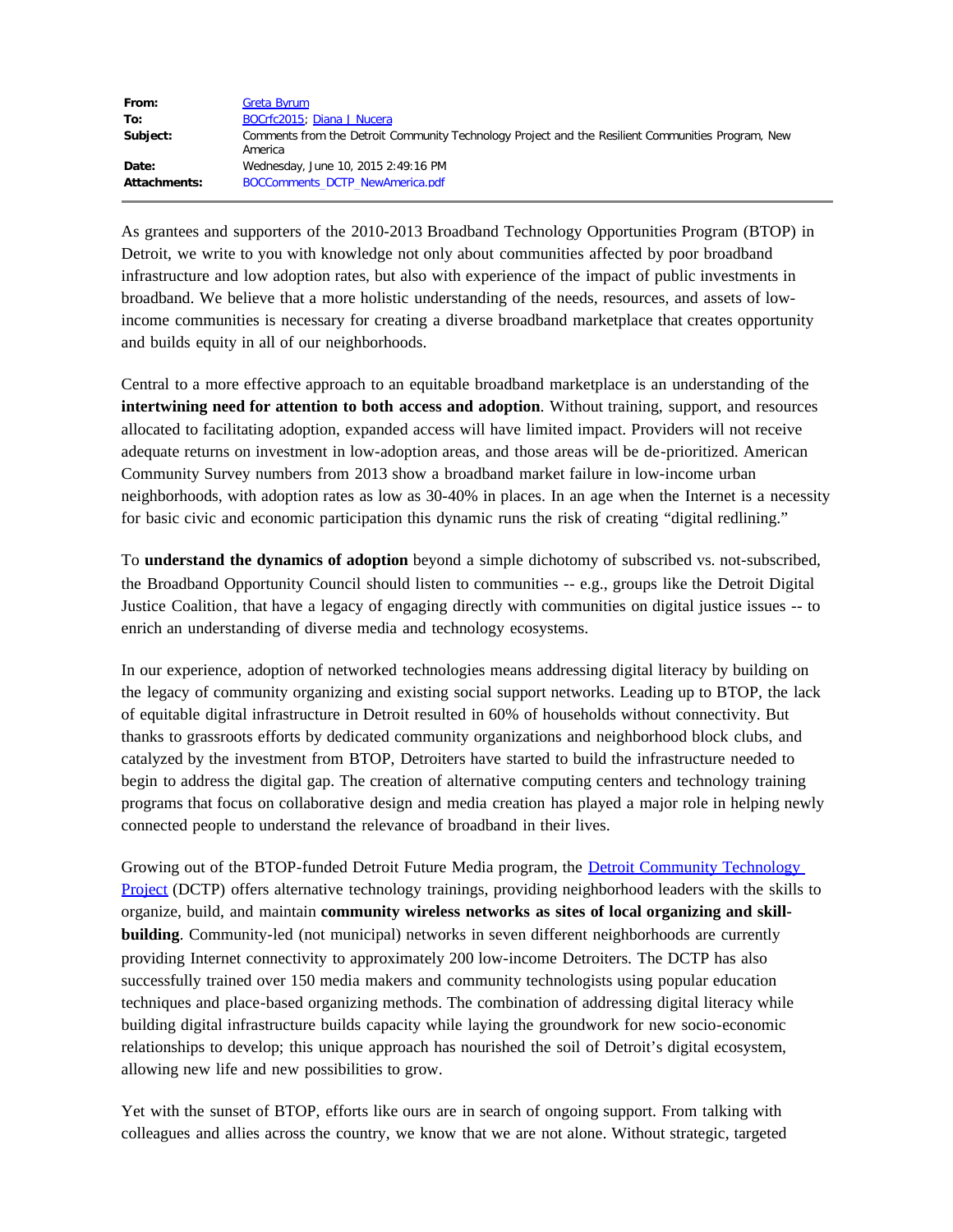coordination designed to expand the capacity built through BTOP, we run the risk of losing the benefits of that investment. Future investments by federal, state, and local governments -- as well as private-sector partners -- can contribute to shoring up locally-led connectivity efforts.

Understanding that the BOC will leverage such partnerships in addition to federal and municipal investment, we provide the following guidelines for **community benefits in public-private partnerships.** We recommend the collaborative creation of Community Benefits Agreements to ensure that benefits of investment take root within communities to ensure a healthy ecosystem, by requiring:

- **Clear delineation of roles**, especially a recognition of the importance of community anchor organizations. We believe deeply in the role of social support infrastructure at all stages of the broadband adoption process: identifying need, implementing solutions, and building sustainability. Community anchors and advocates that are trusted by local residents are essential parts of building a holistic broadband ecology.
- **Criteria for procurement** that incorporates open data sharing and requires open access, without locking residents into one choice of provider or even two through hardwiring or infrastructure design.
- **Leadership roles** for coalitions, social justice, and civic tech groups to advance local digital justice policies and leverage broadband assets to meet community needs.
- **Shared goals and metrics** for understanding the value and effectiveness of the partnerships, with agreed-upon benchmarks and resources for ongoing evaluation of progress with input from all stakeholders.

As in the case of ground-up broadband organizing in Detroit, we believe that a **diverse and locally engaged marketplace** offers the best environment for a healthy and resilient digital ecosystem. That means not only more than two or three providers who offer similar services at similar rates, but a range of options for different ways and means of interacting with the digital world, including ground-up and locally-organized efforts. We encourage the BOC to focus not only on fixed home broadband service, but to think about what kind of digital environment best serves holistic goals for community health: local economic development, entrepreneurship, media and arts organizing and community development. Once again, engaging directly with local people - and seeking to understand the impact and needs of connectivity for [families,](https://www.newamerica.org/family-centered-social-policy/families-and-the-pressures-of-digital-technologies/) neighborhoods, and communities (not just individuals) -- will help to illuminate new spaces for innovation and opportunity.

Sincerely,

Diana Nucera Director, Detroit Community Technology Project

Greta Byrum, Senior Analyst Resilient Communities Program, New America

-- Greta Byrum Senior Analyst OTI/Resilient Communities New America 347-489-9101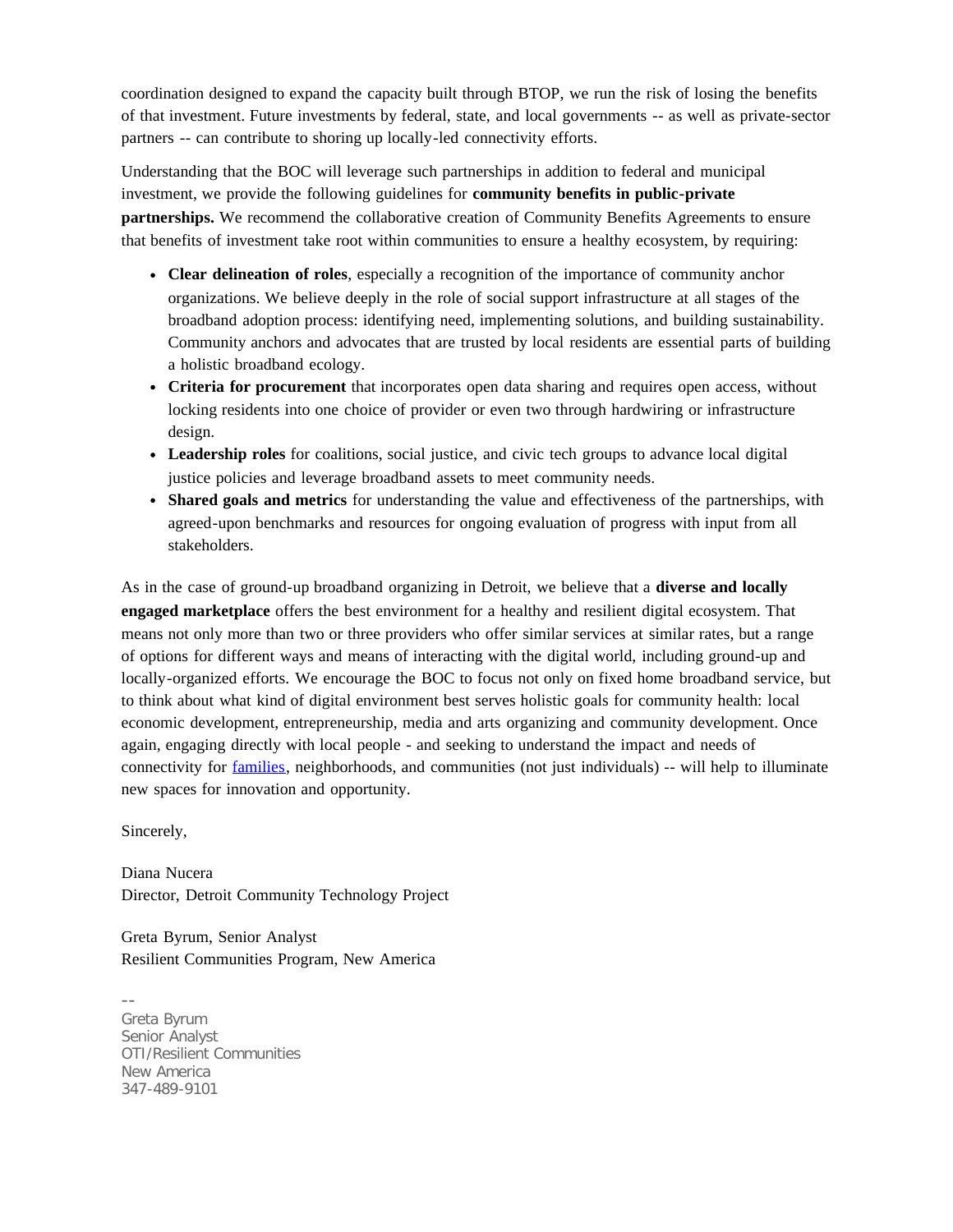As grantees and supporters of the 2010-2013 Broadband Technology Opportunities Program (BTOP) in Detroit, we write to you with knowledge not only about communities affected by poor broadband infrastructure and low adoption rates, but also with experience of the impact of public investments in broadband. We believe that a more holistic understanding of the needs, resources, and assets of low-income communities is necessary for creating a diverse broadband marketplace that creates opportunity and builds equity in all of our neighborhoods.

Central to a more effective approach to an equitable broadband marketplace is an understanding of the **intertwining need for attention to both access and adoption**. Without training, support, and resources allocated to facilitating adoption, expanded access will have limited impact. Providers will not receive adequate returns on investment in lowadoption areas, and those areas will be deprioritized. American Community Survey numbers from 2013 show a broadband market failure in lowincome urban neighborhoods, with adoption rates as low as 3040% in places. In an age when the Internet is a necessity for basic civic and economic participation this dynamic runs the risk of creating "digital redlining."

To **understand the dynamics of adoption**beyond a simple dichotomy of subscribed vs. notsubscribed, the Broadband Opportunity Council should listen to communities  $-e.g.,$  groups like the Detroit Digital Justice Coalition<sup>1</sup>, that have a legacy of engaging directly with communities on digital justice issues -- to enrich an understanding of diverse media and technology ecosystems.

In our experience, adoption of networked technologies means addressing digital literacy by building on the legacy of community organizing and existing social support networks. Leading up to BTOP, the lack of equitable digital infrastructure in Detroit resulted in 60% of households without connectivity. But thanks to grassroots efforts by dedicated community organizations and neighborhood block clubs, and catalyzed by the investment from BTOP, Detroiters have started to build the infrastructure needed to begin to address the digital gap. The creation of alternative computing centers and technology training programs that focus on collaborative design and media creation has played a major role in helping newly connected people to understand the relevance of broadband in their lives.

Growing out of the BTOP-funded Detroit Future Media program, the Detroit [Community](https://www.alliedmedia.org/dctp) Technology [Project](https://www.alliedmedia.org/dctp) (DCTP) offers alternative technology trainings, providing neighborhood leaders with the skills to organize, build, and maintain **community wireless networks as sites of local organizing and skill-building**. Community-led (not municipal) networks in seven different neighborhoods are currently providing Internet connectivity to approximately 200 lowincome Detroiters. The DCTP has also successfully trained over 150 media makers and community technologists using popular education techniques and place-based organizing methods. The combination of addressing digital literacy while building digital infrastructure builds capacity while laying the groundwork for new socioeconomic relationships to develop; this unique approach has nourished the soil of Detroit's digital ecosystem, allowing new life and new possibilities to grow.

<sup>1</sup> [Principles](http://detroitdjc.org/?page_id=9) of the Detroit Digital Justice Coalition: Access, Participation, Common Ownership, and Healthy Communities.